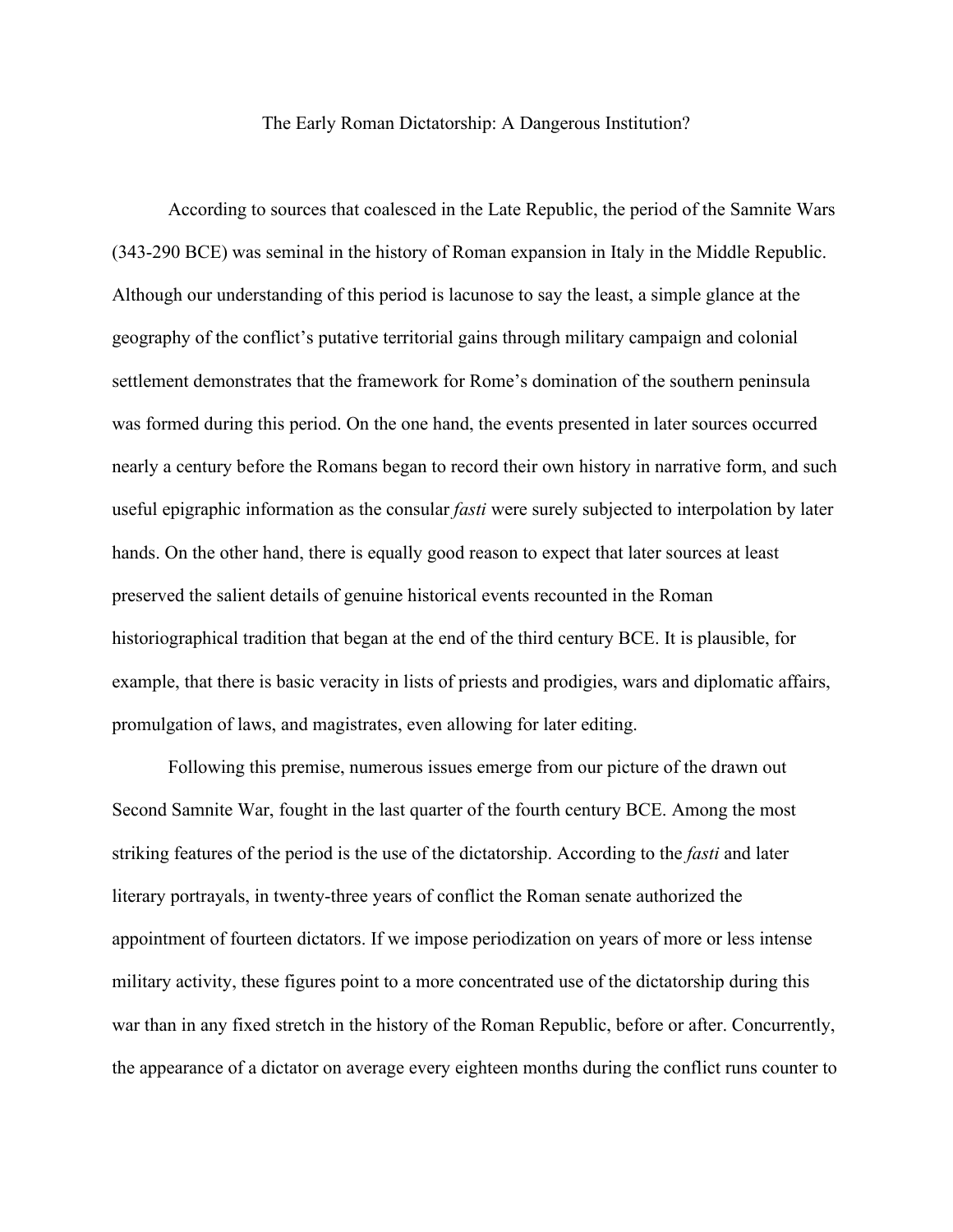the practice we might expect for an institution that late sources maintained was a dangerous recourse reserved for military emergencies and equipped with an extreme form of *imperium maius*. Livy, for example, emphasizes the severity of the dictator's authority in the phrase *imperium sua vi vehemens* (2.30.4), while Dionysius likens the later form of the dictatorship to a τυραννίς (*Ant. Rom.* 5.73.1-2). Although the figures cited above *in se* merit further explanation even without consideration of ancillary material found in later literary depictions, they have not received sufficient attention from Roman historians.

The aim of this paper is to sketch out the aforementioned use of the dictatorship during the Second Samnite War in order to understand what it may imply about this institution and Roman magistracy more broadly in the Middle Republic. I proceed on three levels. First, I contextualize the frequent use of the dictatorship during the war along with the concomitant *causae* (the reason for appointment that accompanied the entry of each dictator in the consular *fasti*) within the obvious methodological difficulties in interpreting events which occurred long before the inception of a historiographical tradition. Second, in order to create a manageable case-study for this paper, I focus on the period 316-312 BCE, a five-year stretch during which five consecutive dictators were appointed, and analyze the competences and activities of each dictator, using as a guide *causae* and material recorded by later Latin historiographical accounts. Third, I show that this analysis of the dictatorship in the Middle Republic, and specifically in the Second Samnite War, reveals a far more complex picture of the office than traditional scholarly models hold. Contrary to what is generally assumed about this office from a retrospective point of view, I propose that the dictatorship, before its disappearance at the end of the third century BCE, effectively functioned as a third, ad hoc consulship intended to supplement rather than subvert the sitting consuls.